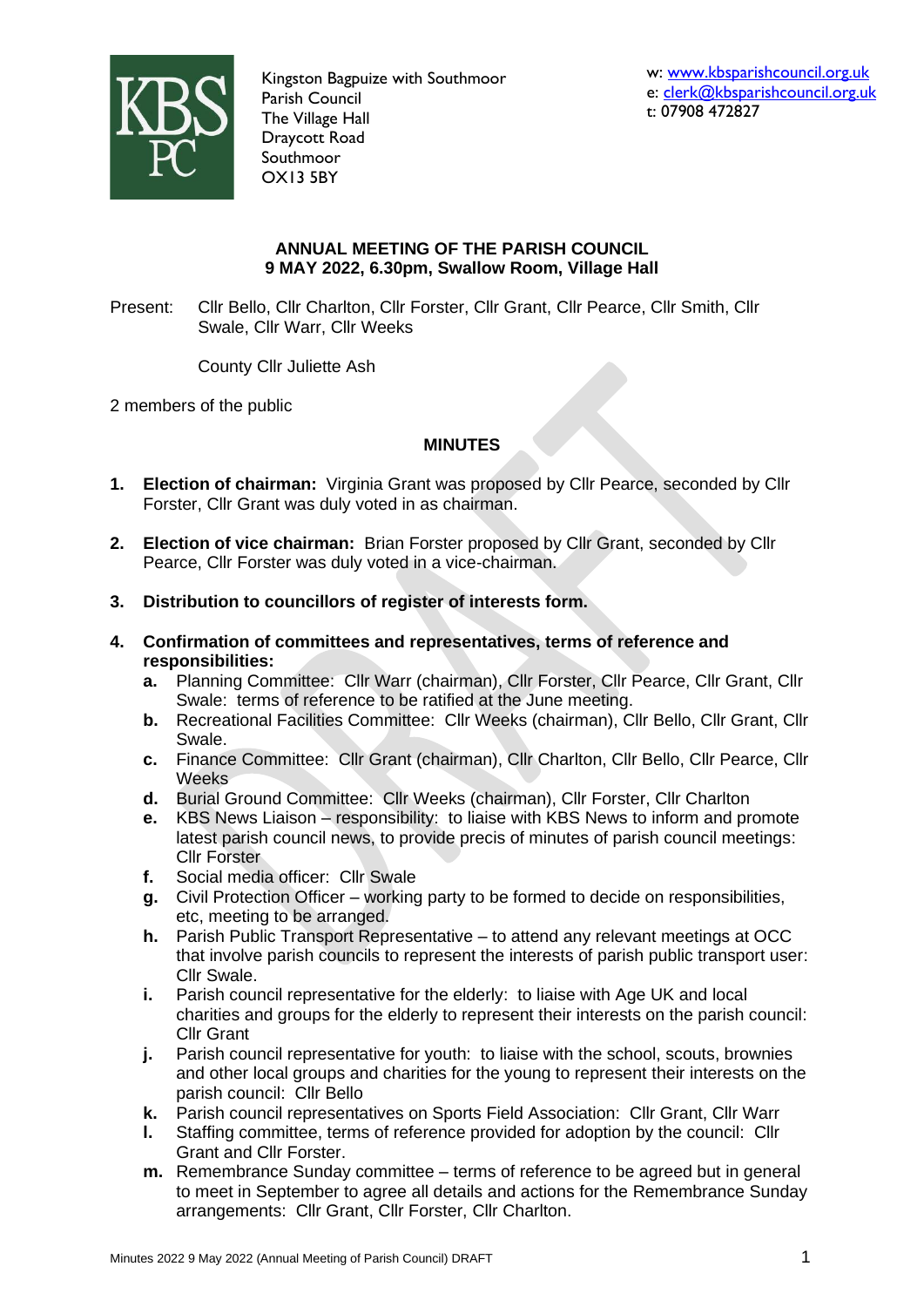# **COMMENCEMENT OF ORDINARY MEETING OF COUNCIL OF 9 MAY 2022**

- **5. Apologies:** District Cllr Eric Batts
- **6. Reports from** District Councillor Cllr Eric Batts (written report received and read out by Cllr Grant) and County Councillor Juliette Ash.

## **District Cllr Batts: Appendix 1**

**County Cllr Juliette Ash:** Charney Road exit onto A420, works planned to improve safety. Lioncourt and request by KBSPC to change in boundaries – Cllr Ash to arrange meeting with Fyfield & Tubney PC to try to find solution to fit both parishes.

- **7. Public Participation:** an adjournment of 20 minutes to allow the public to ask questions. No matters relating to the agenda were raised.
- **8. Approval of minutes of the meeting of 4 April 2022**. Minutes agreed to be a true and accurate record of the meeting.
- **9. Clerk's report:**
	- Outdoor table tennis table: the Vale have agreed to pay for transport and installation costs, so this will be arranged as soon as possible.
	- Resurfacing of paths around football pitch on Millennium Green: this was ordered last autumn but needed dry weather to complete, work was carried out on 28 April.
	- Pavilion build funding agreement: this was finally signed and monies were released on 6 May to cover costs so far, with remaining monies to be released on application/receipt of payment certificates.
	- Finance Committee meeting: held on 26 April and all matters relating to end of year and the external audit forms will be presented to the council in June prior to submission. Other matters are covered in items on this agenda.
- **10. Declarations of interest:** Cllr Smith for item 20c.

#### **11. Planning Applications for consideration:**

- **a. P22/V0782/FUL,** Sunrise Nursery Abingdon Road Kingston Bagpuize Abingdon OX13 5AR, Extension to form a staff toilet, baby changing room and new kitchen area. Council voted no objections.
- **b. P22/V0718/HH,** Dashwood House, Faringdon Road, Kingston Bagpuize, Abingdon, OX13 5AQ: Dropped kerb to front of property. Council voted no objections.
- **c. P22/V0960/FUL,** Springhill Farm, Springhill, Longworth, Abingdon, OX13 5HL: Variation of condition 2 (Approved Plans) on planning application P19/V2434/FUL-House to be handed to help with the drainage and overall design (Reserved Matters application following Outline Approval P15/V2942/O for appearance, landscaping and scale.) Council voted no objections.

#### **12. Planning Applications results:**

**P22/V0557/FUL,** Lower Lodge Farm Charney Road Longworth Abingdon OX13 5HW: Variation of Condition 2 (Approved Plans) on P18/V0940/FUL -Changes include reconfiguration works to the floor plan, materials, fenestration, canopy design, and relocation of the workshop and car port. Permission granted.

**P22/V0134/HH**, 43 Blandy Avenue Southmoor Abingdon OX13 5DA, Rear and side extension and loft conversion. Single storey rear extension with oak frame. Increased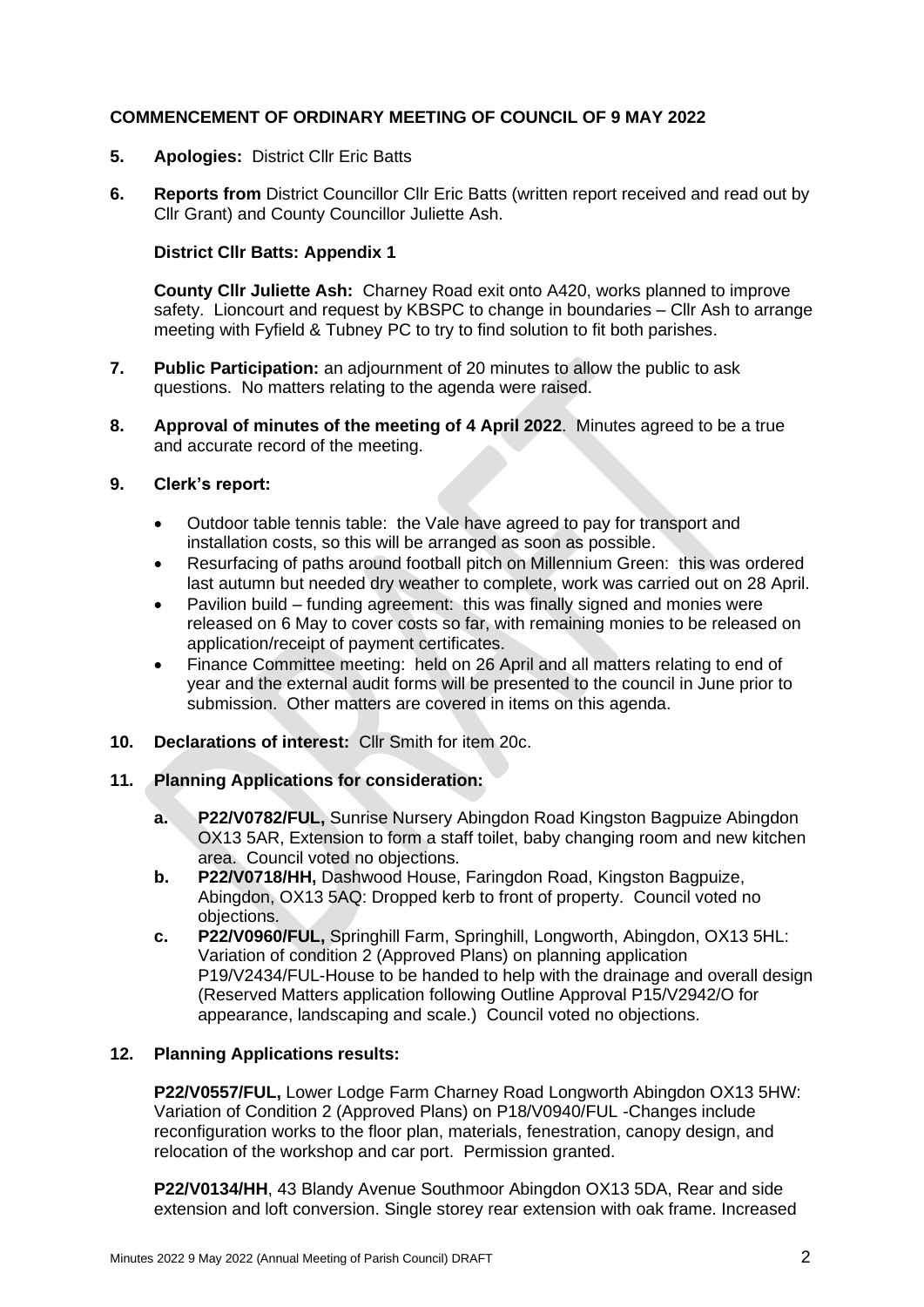roof pitch. Upgrade external finish with white render and timber cladding where specified. (as amended by plans received 13 April 2022). Permission granted.

**13. Accounts:** the council to approve payments presented by the clerk, and acknowledge receipts:

|                            |                                                                              |           |           | <b>Total</b><br>payment |                |
|----------------------------|------------------------------------------------------------------------------|-----------|-----------|-------------------------|----------------|
|                            |                                                                              | Amount    |           | to payee                | Date of        |
| Payee                      | <b>Details</b>                                                               | (E)       | VAT(E)    | (E)                     | <b>Payment</b> |
| HP Instant Ink             | Ink replacement service                                                      | 3.74      | 0.75      | 4.49                    | 11/04/2022     |
| Scrivens<br>Opticians      | Sight test/glasses contribution                                              | 70.00     |           | 70.00                   | 20/04/2022     |
| <b>Village Hall</b>        | Office rental                                                                | 210.00    |           | 210.00                  | 03/05/2022     |
| GiffGaff                   | Mobile phone                                                                 | 5.00      | 1.00      | 6.00                    | 03/05/2022     |
| <b>AKS Ward</b>            | Structural engineer (payment from<br><b>EMR Pavilion Build)</b>              | 660.00    | 132.00    | 792.00                  | 11/05/2022     |
| <b>BGG Garden</b><br>Care  | Litter picking                                                               | 270.00    | 54.00     | 324.00                  | 11/05/2022     |
| <b>KBS News</b>            | Advertising                                                                  | 17.50     |           | 17.50                   | 11/05/2022     |
| Logs Unlimited             | Grass cutting (April) (partial<br>payment from EMRs 320, 326, 330)           | 841.00    | 168.20    | 1,009.20                | 11/05/2022     |
| <b>Oxford Architects</b>   | Architect services for pavilion<br>(payment from EMR Pavilion Build)         | 2,194.00  | 438.80    | 2,632.80                | 11/05/2022     |
| <b>Oxford Architects</b>   | CDM services for pavilion (payment<br>from EMR Pavilion Build)               | 550.00    | 110.00    | 660.00                  | 11/05/2022     |
| Spartan                    | Cleaning of bus shelters                                                     | 140.00    |           | 140.00                  | 11/05/2022     |
| TW Hardscaping             | Resurface path across MG<br>(payment from EMR CIL 2020-21<br>and CIL 2021-22 | 8,660.60  | 1,732.12  | 10,392.72               | 11/05/2022     |
| Ubico                      | Dog bins                                                                     | 346.19    | 69.24     | 415.43                  | 11/05/2022     |
| Life Build<br>Solutions    | Pavilion construction (payment from<br><b>EMR Pavilion Build)</b>            | 83,315.00 | 16,663.00 | 99,978.00               | 18/05/2022     |
| Clerk (salary)             | Salary                                                                       |           |           | Confidential            | 25/05/2022     |
| <b>OCC Pension</b><br>Fund | Pension contributions                                                        |           |           | Confidential            | 25/05/2022     |

#### **Receipts**

|            | Method of   |                               |                                                 | Amount     |
|------------|-------------|-------------------------------|-------------------------------------------------|------------|
| Date       | Receipt     | <b>From</b>                   | <b>Details</b>                                  | (£)        |
| 14/04/2022 | <b>BACs</b> | <b>HMRC</b>                   | VAT refund (April)                              | 16.074.51  |
| 08/04/2022 | <b>BACs</b> | Vale of White Horse DC        | Precept, first half                             | 50,000.00  |
| 21/04/2022 | <b>BACs</b> | <b>Oxfordshire County</b>     | Grass cutting grant (moved to EMR Grass cutting | 1.441.56   |
|            |             | Council                       | arant)                                          |            |
| 27/04/2022 | <b>BACs</b> | Vale of White Horse DC        | CIL monies, April 2022 (moved to EMR CIL 2022-  | 7.660.04   |
|            |             |                               | 23)                                             |            |
| 04/05/2022 | <b>BACs</b> | <b>Tonks Funeral Services</b> | Burial ground fees                              | 200.00     |
| 06/05/2022 | <b>BACs</b> | Vale of White Horse DC        | S106 monies towards pavilion build (moved to    | 112,768.85 |
|            |             |                               | <b>EMR Pavilion Build)</b>                      |            |

- **14. Councillors to be appointed to authorise the month's online payments.** Cllr Warr and Cllr Weeks were appointed. Payments to be authorised by 5pm on Wednesday.
- **15. Review of Financial Regulations:** council to consider approval of amendments proposed by the Finance Committee. Council agreed to the amendments. These related to points 4.1, 4.9, 6.8, 6.15. Clerk to retain marked up document for the record.
- **16. Proposal to reduce the bank mandate to include only 4 councillors and the clerk,**  to allow swifter and easier changes: if agreed, council to appoint four councillors as signatories. Council voted to agree the proposal. Cllrs Grant, Weeks, Warr and Bello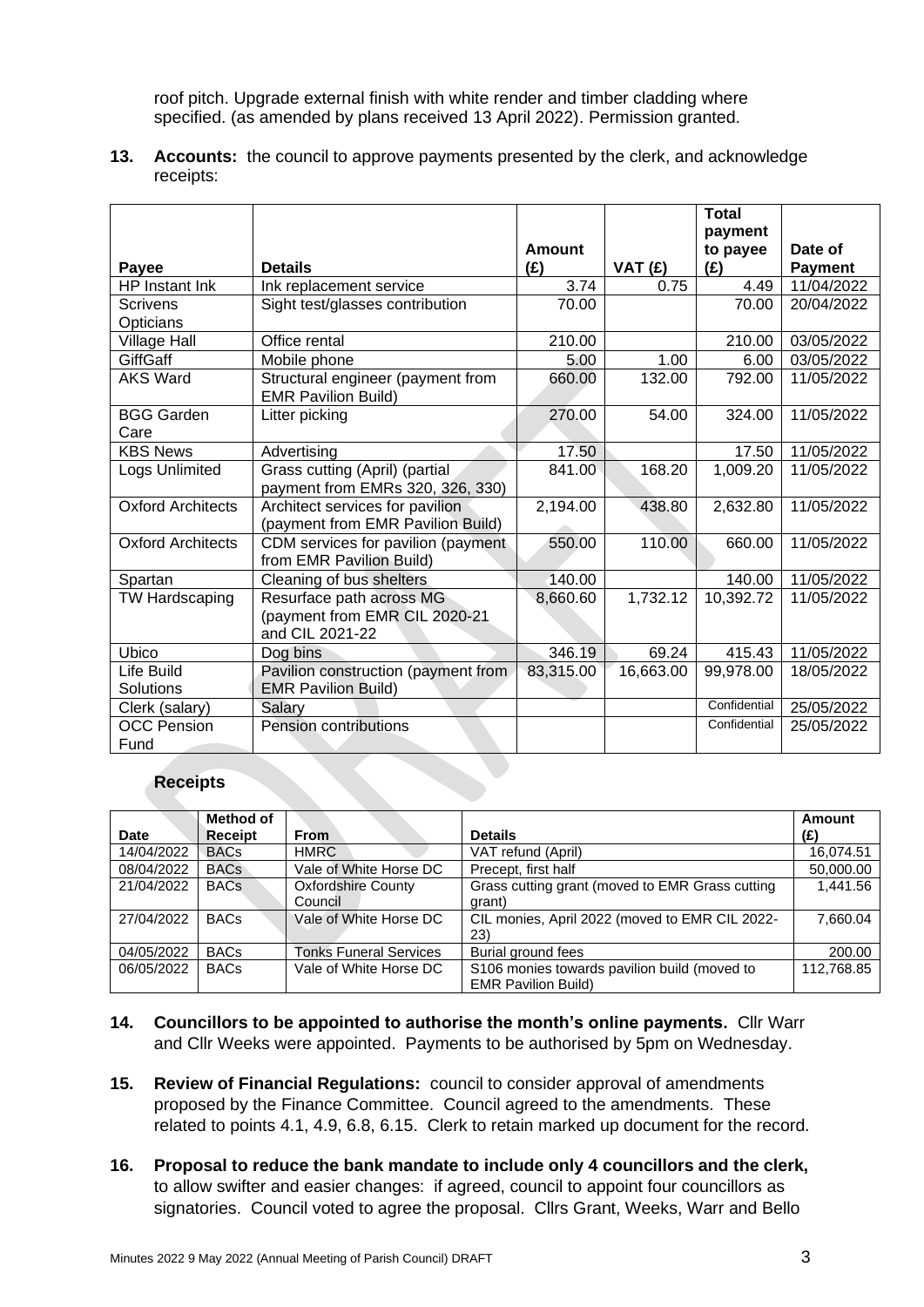were appointed to be signatories as well as the clerk (for administrative purposes only). Clerk to initiate changes with the Bank of Ireland.

- **17. Asset Register policy:** motion to adopt this policy as recommended by the Finance Committee. Council agreed to adopt the policy.
- **18. Asset Register:** motion for council to approve the updated asset register as recommended by the Finance Committee. Council voted to approve the asset register.
- **19. Insurance schedule and quotes:** council to consider quotes for insurance received for renewal of council insurance policy: at the time of the meeting the clerk had still not received the second quote from BHIB, but only three quotes from Zurich based on 1 year, 3-year and 5-year policies. The council agreed that if the quotes were comparable in terms that the cheapest should be accepted. The clerk will email the council on receipt of the BHIB quote.

### **20. Recreation and Play Facilities:**

- **a.** Report from Cllr Weeks: the April council inspection resulted in three new findings: Jubilee Fort safety surface compacted - recommendation for forking over and depth built back up, pedestrian gate in main entrance self-closer not working properly and basketball court, minor movement in southern post, no direction action needed but regular monitoring required. Missing resin climbing stone has been replaced by Cllr Weeks.
- **b.** Council to consider quote from Timberplay for the resistograph testing of the wooden play equipment in the Fir Tree play area. £740: council agreed to the quote.
- **c.** Council to consider quotes from Sorbus £63 and Logs Unlimited £82 for decompacting the safety surface at the Jubilee Fort. Council agreed to accept Sorbus' quote.
- **21. Wildlife meadow at Orchard Gate (south):** council to consider proposal by Cllr Smith, in line with the Vale's 'No mow May' to manage the field behind the scout hut as a wildlife meadow. The council agreed to the proposal, the clerk to instruct the contractor.
- **22. Paint gate at Bellamy Close path to Rimes Lane:** council to consider whether to paint the gate and if so consider quote to paint gate to be installed in place of the stile. The council agreed that painting was unnecessary as the gate will be treated.
- **23. Update from the Queen's Platinum Jubilee committee:** third meeting of the committee took place on 5 May, all present. Overall budget £2,500, £475 spent so far. Corne Motors have offered £200 towards posters, flyer and banner. £210 remaining for council to pay. Timings were agreed with a 3pm start to set up, opening to the public at 4.30pm and closes at 10.30pm. Stan Webb will be lighting the beacon. Raffle draw in aid for Air Ambulance. Cllr Swale and Cllr Grant approaching business for prizes. Further meeting on Friday 13 May and final meeting on 30 May.
- **24. Update from Cllr Warr on the new pavilion build.** Cllr Warr attended site meeting on 29 April. 16 weeks in with 14 weeks left to run. The building is now in the dry.
- **25. Dates for the raising of flags:** The flags at Memorial Green will be raised for the Queens' Platinum Jubilee weekend, 3-6 June, Armed Forces Day 25-26 June, and Remembrance Sunday, 13 November.

#### **26. Next meetings:**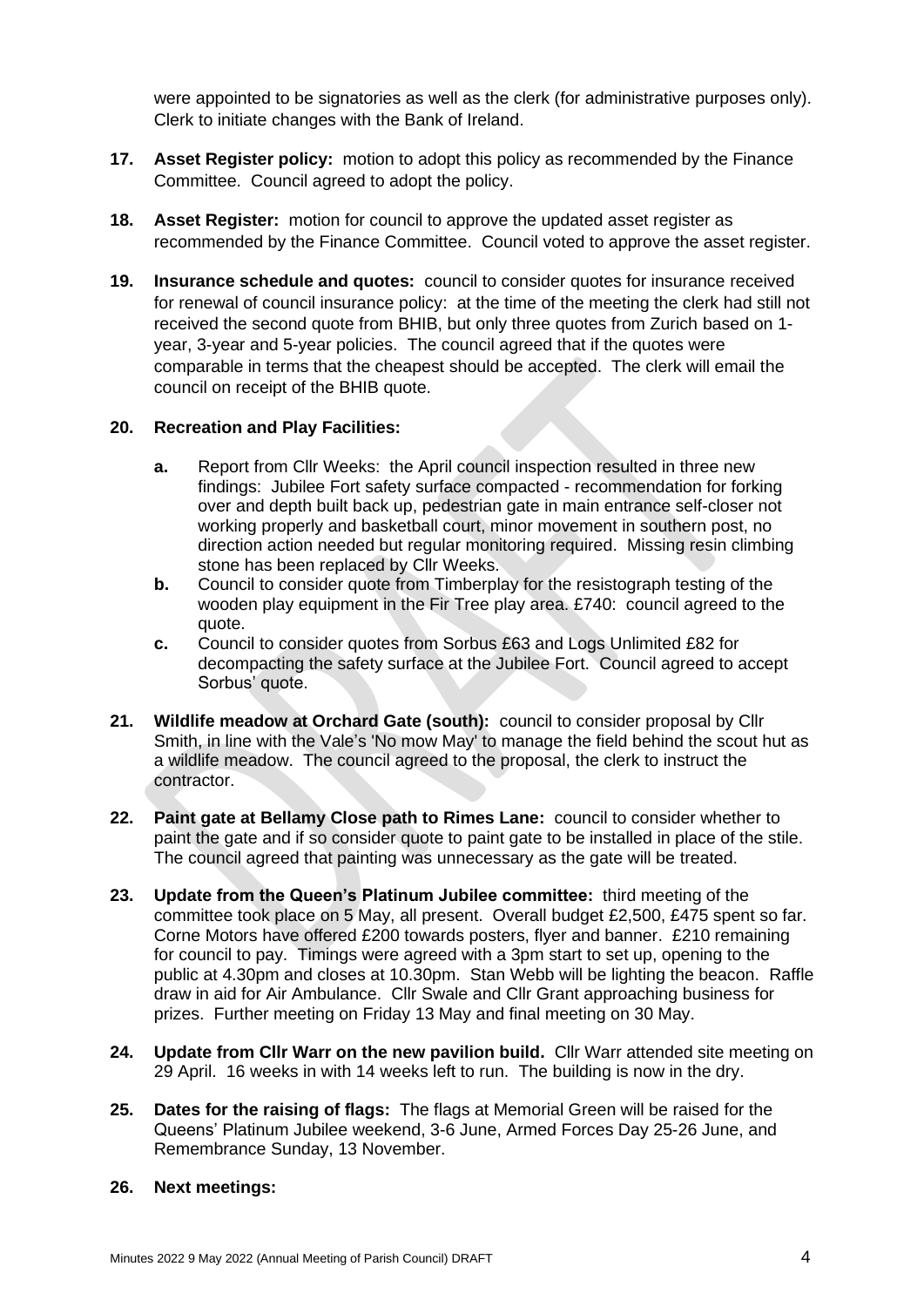| Annual Parish Meeting, Monday 23 May, 7pm |  |
|-------------------------------------------|--|
| Monday 6 June                             |  |
| Monday 4 July                             |  |
| Meeting concluded at 8.30pm               |  |
| Clerk: Sarah Bates                        |  |
|                                           |  |